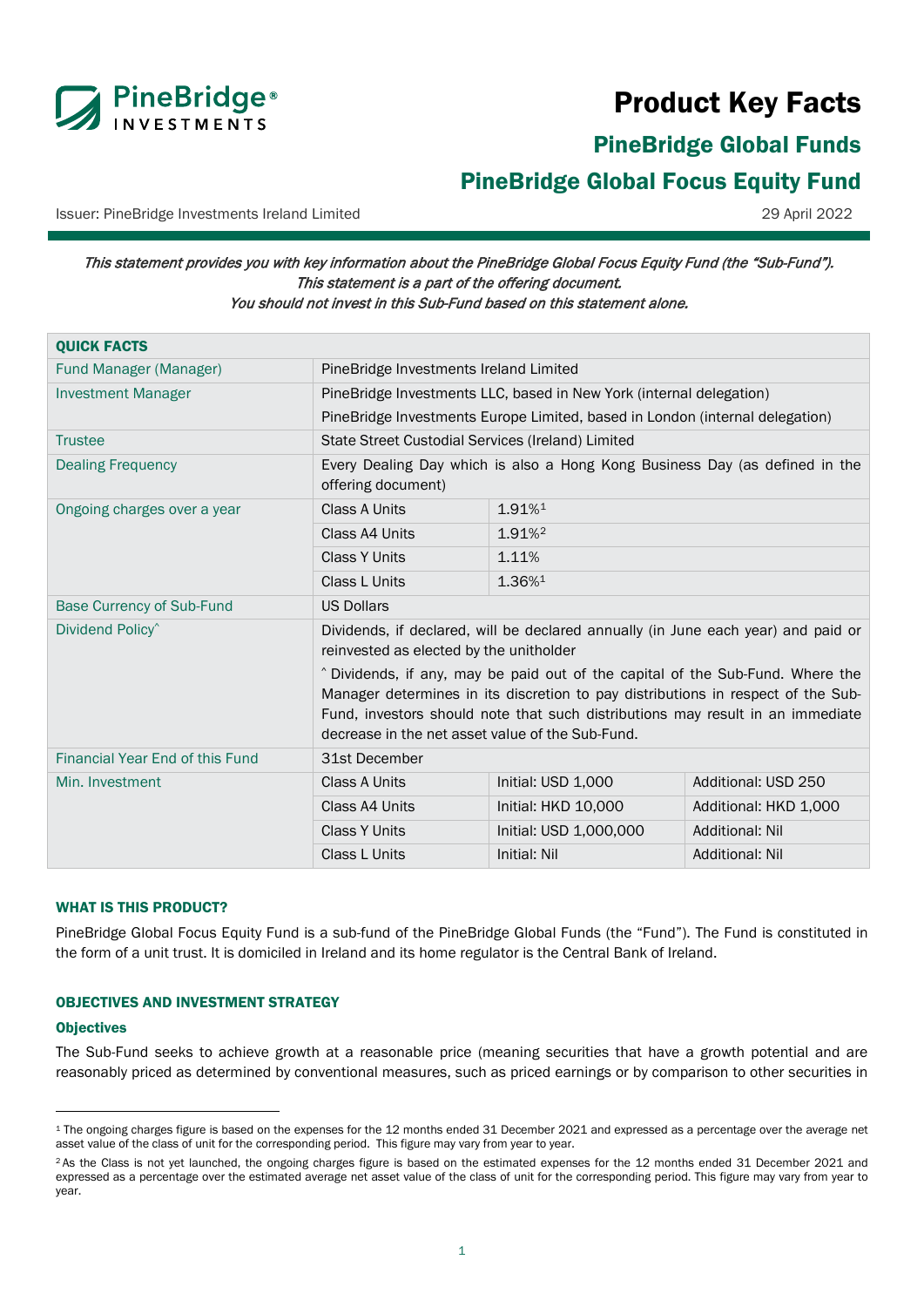the same market and the same industry) by making equity and equity-related investments in global markets with a focus on superior and sustainable earnings performance.

# **Strategy**

The Sub-Fund is an actively managed fund. The Sub-Fund's investments will be allocated across global markets. The Sub-Fund may use financial derivative instruments ("FDIs") including, but not limited to futures, options, swaps, forwards, and warrants for efficient portfolio management (including hedging) purposes only. The Sub-Fund will not use FDIs extensively for any purpose. The Sub-Fund may invest less than 30% of its net asset value in certain eligible China-A Shares via the Shanghai-Hong Kong Stock Connect and Shenzhen-Hong Kong Stock Connect, and/or the Qualified Foreign Investor ("QFI") scheme. The Sub-Fund has no restrictions as to the proportion of assets allocation to companies of any particular market capitalisation and may invest across a range of economic sectors and industries.

# USE OF DERIVATIVES

The Sub-Fund's net derivative exposure may be up to 50% of its net asset value.

# WHAT ARE THE KEY RISKS?

# Investment involves risks. Please refer to the offering document for details including the risk factors.

#### Equity Investing Risks

- The value of equity and equity-related securities will be affected by economic, political, market, and issuer-specific changes, regardless of company specific performance. Different industries, financial markets, and securities can react differently to these changes.
- The risk that one or more companies in a portfolio will fall, or fail to rise, can adversely affect the overall portfolio performance in any given period.

#### Emerging Markets Risks

- Investment in equity securities of companies in certain securities markets considered as a "emerging"' or "developing" countries or markets involves a relatively higher degree of risk and may be considered speculative due to the absence of, amongst other things, developed legal structures governing private or foreign investments and private property, internationally comparable accounting, auditing and reporting standard and level of information transparency, significant adverse economic developments including substantial depreciation in currency exchange rates or unstable currency fluctuations.
- The size and volume of trading of securities markets of "emerging" or "developing" market issuers are currently small and low or non-existent, which might result in price volatility and lack of liquidity.
- Investments in "emerging" or "developing" markets entail increased risks and special considerations not typically associated with investment in more developed markets which include the possibility of political or social instability, adverse changes in investment or exchange control regulations, expropriation and withholding of dividends at source, liquidity risks, currency risks, taxation risks, settlement risks, custody risks and the likelihood of a high degree of volatility.

#### Currency Risk – Base Currency

• Securities may be denominated in currencies different from the Sub-Fund's Base Currency and there is a risk that changes in exchange rates and exchange control regulations may cause the value of the assets expressed in the Base Currency to rise or fall and the net asset value of the Sub-Fund may be affected unfavourably by such fluctuations and by changes in exchange rate controls.

#### Counterparty Risk

• A Sub-Fund may have credit exposure to its trading parties and may also bear the risk of settlement default. In addition, misrepresentation or omission on the part of counterparty may adversely affect the valuation of the collateral underlying an investment.

#### Counterparty Risk – Depositary

• There are risks involved in dealing with the Trustee, sub-custodians or brokers who hold the Sub-Fund's investments or settle the Sub-Fund's trades. The assets of the Fund are entrusted to the Trustee for safekeeping and there is no guarantee they will successfully do so and it does not exclude the risk of non-restitution in the case of bankruptcy or insolvency of the Trustee. Investors are therefore exposed to the risk of the Trustee not being able to fully meet its obligation to restitute all of the assets of the Sub-Fund in the case of bankruptcy or insolvency of the Trustee. In addition, the Sub-Fund's cash held with the Trustee may not be segregated from the Trustee's own cash/cash under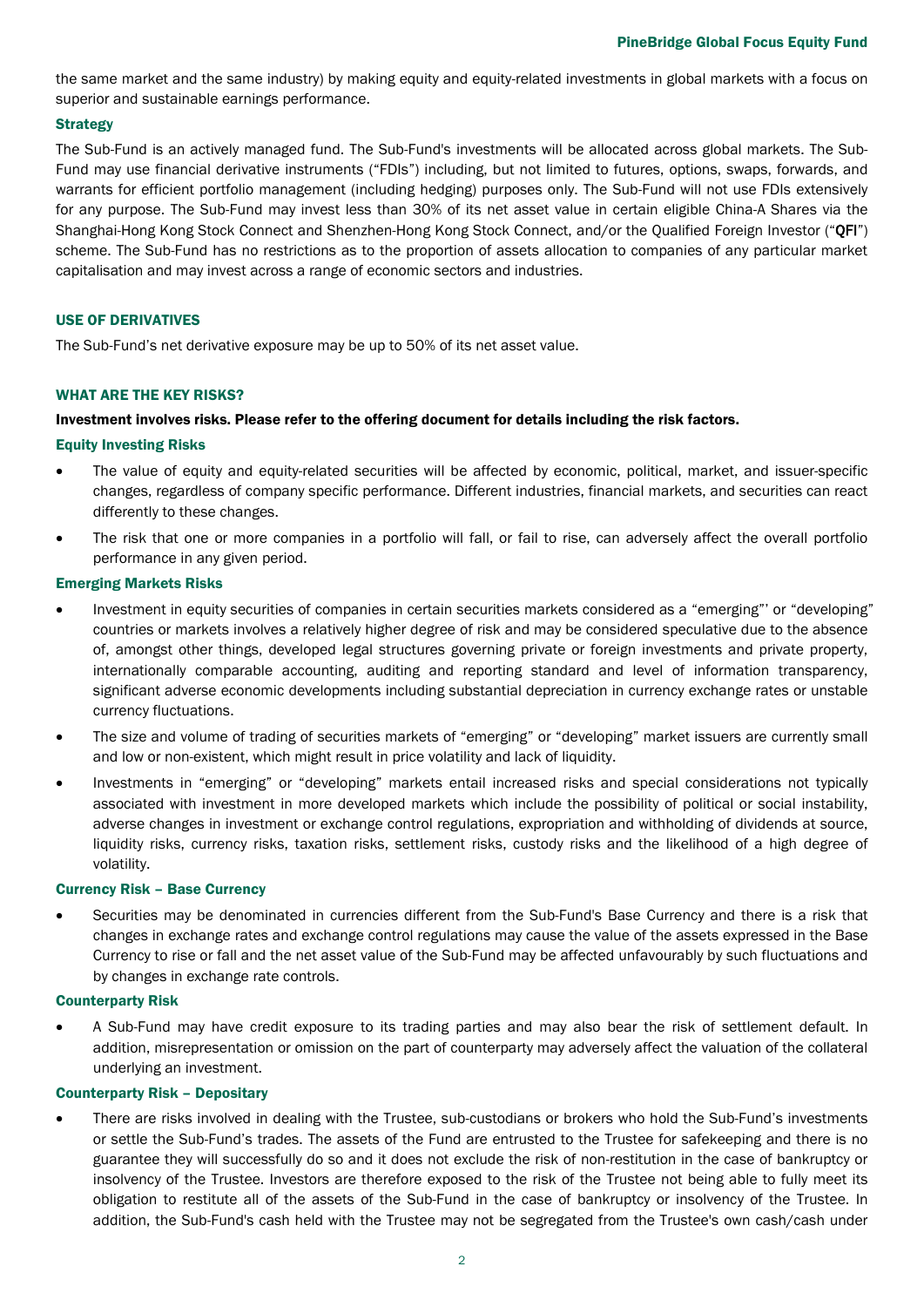custody for other clients of the Trustee and the Sub-Fund may therefore rank as an unsecured creditor in the case of bankruptcy or insolvency of the Trustee. The Trustee may not keep all the assets of the Fund itself but may use a network of sub-custodians which are not always part of the same group of companies as the Trustee.

• Investors may be exposed to the risk of bankruptcy of the sub-custodians in circumstances where the Trustee may have no liability.

# Liquidity Risk

• Liquidity risk is defined as the risk that the Sub-Fund could not meet requests to redeem units issued by the Sub-Fund without significant dilution of remaining investors' interests in the Sub-Fund. From time to time, the investments or holdings of the Sub-Fund may face limited or reduced liquidity on the market, caused by decreased trading volume, increased price volatility, concentrated trading size, limitations on the ability to transfer or liquidate positions, and changes in industry or government regulations.

# Concentration Risk

The Sub-Fund may invest in specific industry sectors / instruments compared to more diversified funds or it may focus its investments and hold relatively large positions in, among other things, particular industries, countries, sectors, currencies or issuers. This may occur directly as a result of portfolio management decisions, or indirectly as a result of security price changes. Where this happens, the Sub-Fund may have a greater level of sensitivity to those industries, sectors, countries, currencies or issuers and the events, developments or issues that affect their prices. This may result in significant losses for the Sub-Fund, may increase the volatility of the value of the Sub-Fund, and may also limit the liquidity of certain securities within the Sub-Fund.

# Financial Derivative Instruments Risk

• The leverage effect embedded in derivatives may result in substantial losses including and up to the total value of the assets of the Sub-Fund and the prices of derivatives can be highly volatile. The use of FDIs may expose the Sub-Fund to various types of risk, including but not limited to, counterparty, liquidity, correlation, credit, volatility, valuation and settlement risks which can have an adverse effect on the net asset value of the Sub-Fund.

# Investment Loss Risk

- The instruments invested by the Sub-Fund may fall in value and therefore your investment in the Sub-Fund may suffer losses.
- The value of the Sub-Fund may be adversely affected by developments in political, economical and social conditions and policies of the markets in which it invests which may result in losses to your investment.

# Risks relating to China

- There are significant risks inherent in investment in China including, but not limited to, the Chinese market risk, investment in RMB risk, quota limitations, Stock Connect risks and suspension risk.
- The relevant rules and regulations on Shanghai-Hong Kong Stock Connect and Shenzhen-Hong Kong Stock Connect are subject to change which may have potential retrospective effect. Stock Connect Risks also include quota limitations. Where a suspension in the trading through the programme is effected, the Sub-Fund's ability to invest in China A-shares or access the PRC market through the programme will be adversely affected. In such event, the Sub-Fund's ability to achieve its investment objective could be negatively affected.
- When investing in eligible China A shares through the Shenzhen-Hong Kong Stock Connect, the Sub-Fund may also be subject to risks associated with the ChiNext market such as higher fluctuation on stock prices, over-valuation risk, differences in regulations and delisting risk. Investments in the ChiNext market may result in significant losses for the Sub-Fund and their investors.

# Risks associated with QFI Scheme

- The Sub-Fund's ability to make the relevant investments or to fully implement or pursue its investment objective and strategy is subject to the applicable laws, rules and regulations (including restrictions on investments and repatriation of principal and profits) in the PRC, which are subject to change and such change may have potential retrospective effect.
- The Sub-Fund may suffer substantial losses if the approval of the QFI status is being revoked/terminated or otherwise invalidated as the Sub-Fund may be prohibited from trading of relevant securities and repatriation of the fund's monies, or if any of the key operators or parties (including qualified investor custodian/brokers) is insolvent/in default and/or is disqualified from performing its obligations (including execution or settlement of any transaction or transfer of monies or securities).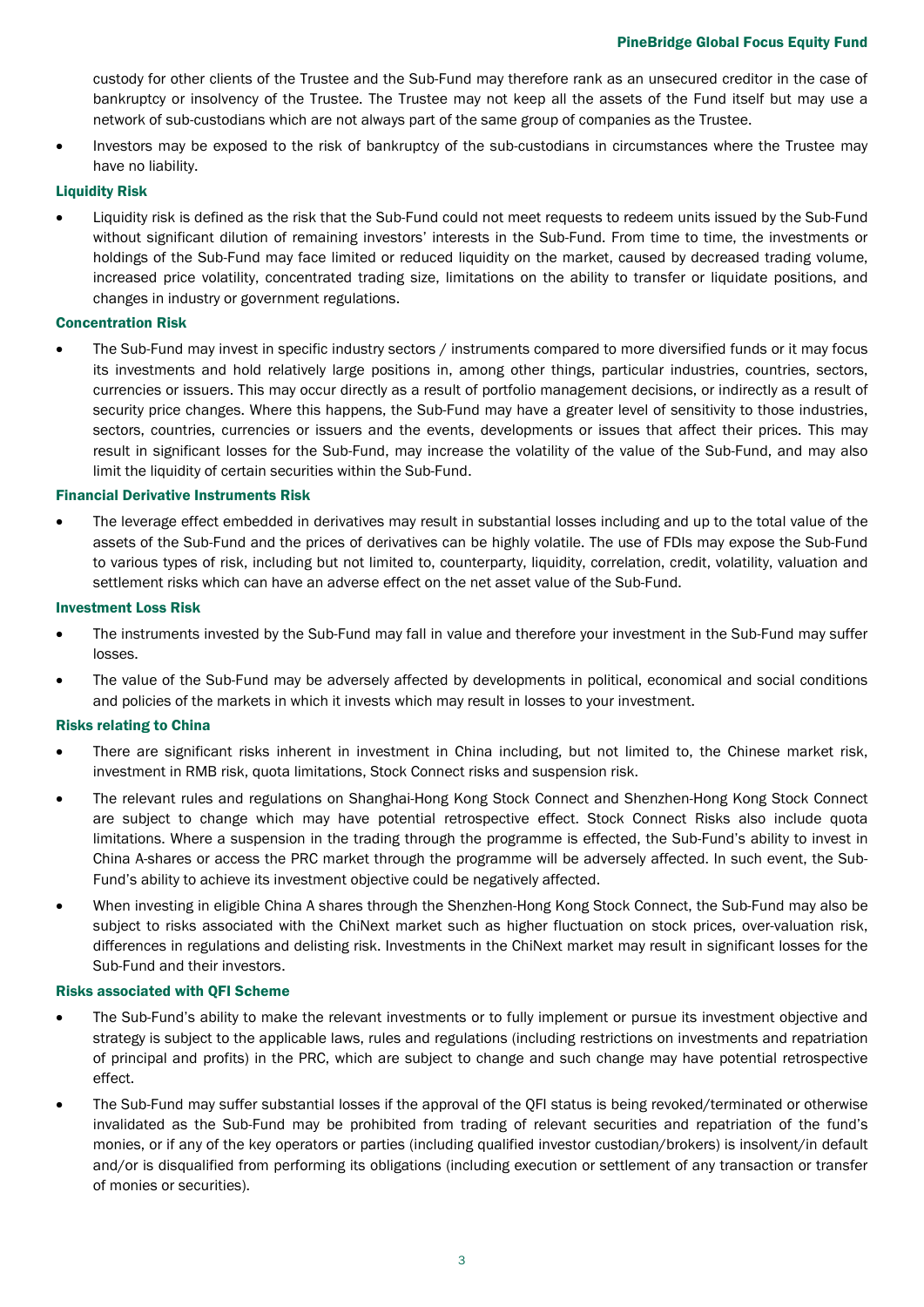# Risk associated with Distribution Out of / Effectively Out of the Sub-Fund's Capital (also known as Capital Growth Risk)

- Dividends, if any, may be paid out of the capital of the Sub-Fund. Where the Manager determines in its discretion to pay distributions in respect of the Sub-Fund, investors should note that such distributions amount to a return or withdrawal of part of an investor's original investment or from any capital gains attributable to that original investment.
- Such distributions may result in an immediate decrease in the net asset value of the Sub-Fund.

# ESG Risks

• The Sub-Fund is subject to environmental, social or governance ("ESG") related risks and sustainability risk. Sustainability risk is an ESG event or condition that, if it occurs, could cause an actual or a potential material negative impact on the value of the investment. Third party data may be used to determine ESG factors and are based on backward-looking analysis, and the data may be limited and subject to change. The categorisation of the Sub-Fund under the Regulation (European Union) 2019/2088 of the European Parliament and of the Council of 27 November 2019 on sustainability-related disclosures in the financial services sector may be affected by regulatory change or new technical standards/guidance coming into effect.



# HOW HAS THE SUB-FUND PERFORMED?

- Past performance information is not indicative of future performance. Investors may not get back the full amount invested.
- The computation basis of the performance is based on the calendar year end, NAV-To-NAV, with dividend reinvested.
- These figures show by how much the unit class increased or decreased in value during the calendar year being shown. Performance data has been calculated in USD, including ongoing charges and excluding subscription fee and redemption fee you might have to pay.
- Class L is an active unit class available for Hong Kong retail investors. It has been chosen to be the representative unit class for disclosure of past performance information in this statement.
- Material Change to the Sub-Fund: From inception, the benchmark of the Sub-Fund was the MSCI All Country World Daily Total Return Net Index. On 1 March 2011, the benchmark of the Sub-Fund was changed to MSCI World Index Daily Total Return Net Index. Such change was made because such benchmark was considered more reflective of the Sub-Fund's investment strategy and it had become the industry standard for the relevant exposure. From 10 February 2014 to 26 October 2016, the benchmark of the Sub-Fund was changed to the MSCI All Country World Index (ACWI) as it was more reflective of the Sub-Fund's investment strategy and country allocation and in particular, it includes exposure to emerging markets. With effect from 27 October 2016, the benchmark of the Sub-Fund was changed to MSCI All Country World Index (ACWI) Daily Total Return Net because the Investment Managers of the Sub-Fund reasonably consider that such benchmark is more reflective of the Sub-Fund's investment strategy than the previous benchmark.
- The benchmark of the Sub-Fund is MSCI All Country World Index (ACWI) Daily Total Return Net. It is a free floatadjusted market capitalisation weighted index that is designed to measure the equity market performance of developed and Emerging Markets.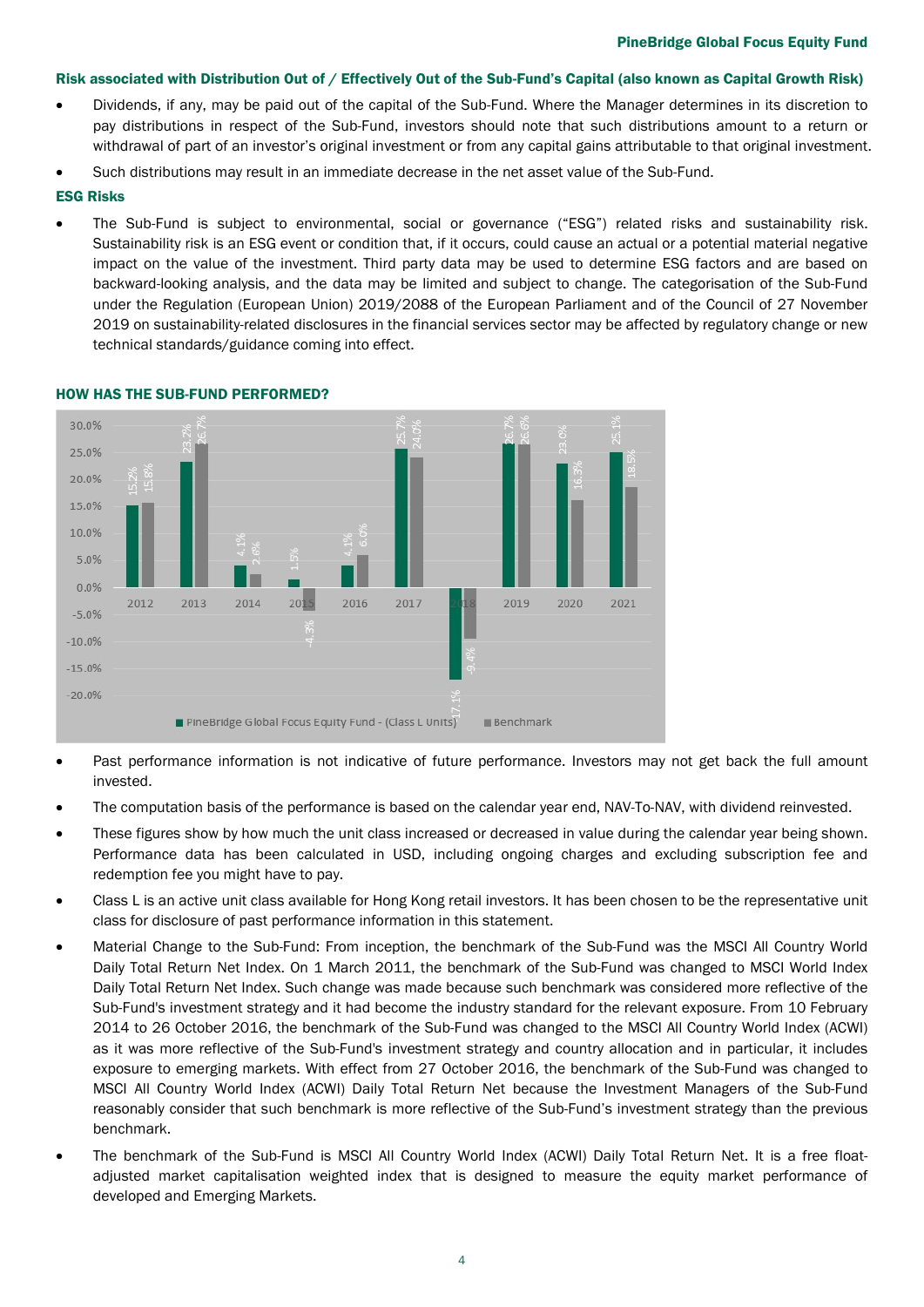## PineBridge Global Focus Equity Fund

- The Sub-Fund seeks to deliver excess returns over the Sub-Fund's benchmark. The holdings may or may not be components of the benchmark and the Investment Managers have discretion to deviate entirely from the benchmark securities, weightings and risk characteristics. The degree to which the Sub-Fund resembles the composition and risk characteristics of the benchmark is not a specifically targeted outcome and could vary over time, and the Sub-Fund's performance may be meaningfully different from the Sub-Fund's benchmark.
- Sub-Fund / Class L launch date: 7 January 1999

# IS THERE ANY GUARANTEE?

This Sub-Fund does not have any guarantee. You may not get back the full amount of money you invest.

# WHAT ARE THE FEES AND CHARGES?

#### Charges which may be payable by you

You may have to pay the following fees when dealing in the Units of the Sub-Fund.

| Fee                                | What you pay                                                                                                                                                                 |
|------------------------------------|------------------------------------------------------------------------------------------------------------------------------------------------------------------------------|
| Subscription fee (sales charge)    | Up to 5.00% of the net asset value per unit of the subscription amount may be<br>charged (applicable to Class A and A4 Units only; currently nil for Class Y and L<br>Units) |
| Switching fee (switching charge)   | Up to 3.00% of the net asset value per unit of the units switched may be charged<br>(applicable to Class A and A4 Units only; currently nil for Class Y and L Units)         |
| Redemption fee (redemption charge) | Up to 3.00% of the net asset value per unit of the units redeemed may be charged<br>(applicable to Class A and A4 Units only; currently nil for Class Y and L Units)         |

# Ongoing fees payable by the Sub-Fund

The following expenses will be paid out of the Sub-Fund. They affect you because they reduce the return you get on your investments.

| Fee                                                    | Annual rate (as of % of the Sub-Fund's net asset value)                                                                                                                                                         |                            |  |
|--------------------------------------------------------|-----------------------------------------------------------------------------------------------------------------------------------------------------------------------------------------------------------------|----------------------------|--|
| Management fee                                         | Class A Units                                                                                                                                                                                                   | Up to 1.30% may be charged |  |
|                                                        | Class A4 Units                                                                                                                                                                                                  | Up to 1.30% may be charged |  |
|                                                        | <b>Class Y Units</b>                                                                                                                                                                                            | Up to 1.00% may be charged |  |
|                                                        | Class L Units                                                                                                                                                                                                   | Up to 1.25% may be charged |  |
| Custodian fee                                          | Not Applicable                                                                                                                                                                                                  |                            |  |
| Performance fee                                        | Not Applicable                                                                                                                                                                                                  |                            |  |
| Administration fee                                     | Up to 0.30% may be charged                                                                                                                                                                                      |                            |  |
| Trustee fee                                            | Up to 0.30% may be charged                                                                                                                                                                                      |                            |  |
| Unitholder servicing & maintenance<br>fee <sup>3</sup> | Class A Units                                                                                                                                                                                                   | 0.50%                      |  |
|                                                        | Class A4 Units                                                                                                                                                                                                  | 0.50%                      |  |
|                                                        | Class Y Units                                                                                                                                                                                                   | nil                        |  |
|                                                        | Class L Units                                                                                                                                                                                                   | nil                        |  |
| Hong Kong Representative fee                           | Up to 0.05% per annum of the value of the Sub-Fund attributable to Hong Kong<br>investors introduced into the Sub-Fund by the Hong Kong Representative<br>(PineBridge Investments Asia Limited) may be charged. |                            |  |

#### Other fees

You may have to pay other fees when dealing in the units of the Sub-Fund.

<span id="page-4-0"></span><sup>&</sup>lt;sup>3</sup> The current annual rates may be increased up to a specified permitted maximum level as set out in the Prospectus of the Fund by giving not less than one month's prior notice to Unitholders.